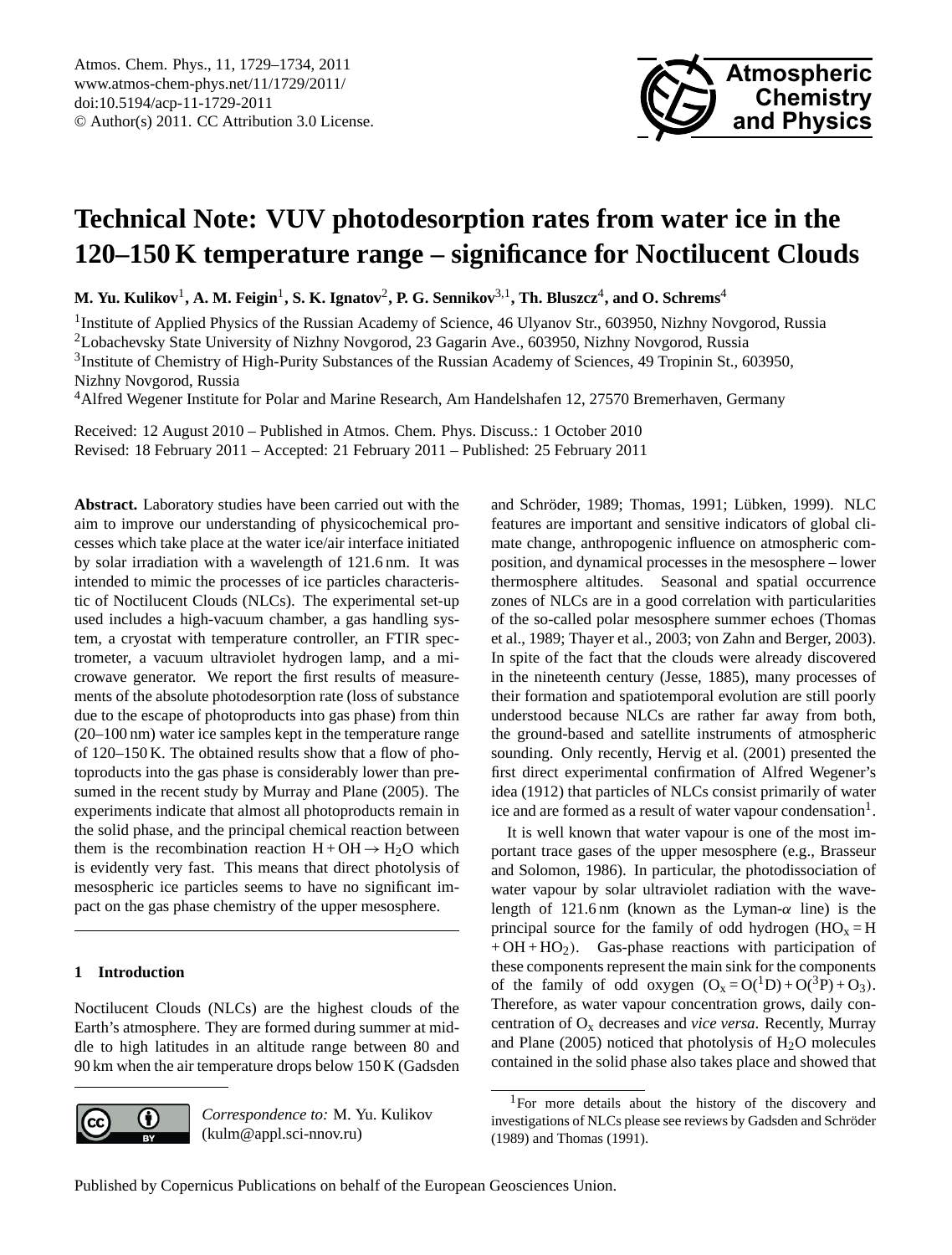photochemical processes with participation of NLC particles, may in principle influence the chemistry of the upper mesosphere as an additional source of  $HO<sub>x</sub>$ . Indeed, the solar Lyman- $\alpha$  photons penetrate into particles of NLCs and are absorbed essentially by  $H_2O$  molecules of the ice particles having typical mean radii of some tens nm (e.g., von Cossart et al., 1999) comparable with the attenuation depth (∼45 nm, Warren, 1984) of 10.2 eV photons in water ice. Moreover, the calculations by Murray and Plane showed that Mie absorption efficiency at 121.6 nm for spherical ice particles with radii larger than 30 nm is close to unity. The products (H and OH) of the photolysis of water ice may volatilise leading to an enhancement of  $HO_x$  concentration in the gas phase with a corresponding increase in  $O_x$  removal. Murray and Plane (2005) performed numerical analyses of the impact of ice photolysis on the evolution of O concentration distribution in the upper summer mesosphere, assuming a realistic distribution of ice particles. It was shown that the effect is insignificant at night (because there is no irradiation) and is most pronounced during daytime when O concentration may decrease (relative to the unperturbed level) several fold at the heights of cloud existence. However, in this model study Murray and Plane considered the upper limit of photodesorption rates from particles of NLCs according to which each Lyman– $\alpha$  photon absorbed by a H<sub>2</sub>O molecule in the ice results in the immediate ejection of one H atom and one OH radical into gas phase. Therefore, these authors justly pointed out the need of laboratory measurements of H and OH yield from a thin ice film or another analog of small ice particles under temperatures pertinent to the summer mesosphere. It should be noted that release of these photoproducts (and some others: H<sub>2</sub>, O(<sup>3</sup>P), O(<sup>1</sup>D), H<sub>2</sub>O) from VUV (157 and 193 nm) irradiated water ice at high temperatures (90– 140 K) were directly observed in the works by Yabushita et al. (2008a, b) and Hama et al. (2009a, b, c, 2010). However, these studies do not provide information about quantum yields of photoproducts and, therefore, do not give an answer to the question addressed by Murray and Plane (2005). Before these works, Westley et al. (1995a, b) measured desorption of photoproducts during Lyman- $\alpha$  irradiation of thick (500 nm) water ice samples at  $T = 35 - 100$  K by using a quartz crystal resonator microbalance and mass – spectroscopy. They found out that most of the desorbed species were water molecules and values of photodesorption yield  $Y_0$  (number of  $H_2O$  molecules desorbed per incident photon) were essentially less than 1 molecule photon<sup>-1</sup>. In particular, the maximal value of  $Y_0 \sim 8 \times 10^{-3}$  molecule photon<sup>-1</sup> obtained at  $T = 100$  K corresponded approximately to the probability of desorption from the topside molecular layer of the ice. Watanabe et al. (2000) carried out mass – spectroscopy experiments on the formation of  $D_2$  molecules from amorphous thin (thickness 4 and  $12 \text{ nm}$ )  $D_2O$  ice samples by VUV irradiation (126 and 172 nm) at 12 K. According to their results, only a small fraction of the total  $D_2$  photoproducts was released into gas-phase at the low temperature. Also they determined the cross section for the photodestruction of D<sub>2</sub>O which was found out to be close to the results gotten by Westley et al. (1995a, b) for water ice.

This note reports results of the first measurements of the absolute photodesorption rate (loss of substance due to the escape of photoproducts into gas phase) from thin (20– 100 nm) water ice samples in the temperature range of 120– 150 K.

### **2 Experimental details**

#### **2.1 Apparatus**

The experimental set-up consists of a closed-cycle He refrigerator (Leybold ROK 10-300) and a Fourier Transform Infrared Spectrometer (Bruker IFS 66v). The apparatus comprises a high-vacuum chamber with a volume of about  $2000 \text{ cm}^3$  (Fig. 1) pumped continuously by a turbomolecular pump system (Leybold-Heraeus) securing high vacuum in the chamber down to the  $10^{-8}$  mbar range. Inside the chamber at the cold end of the cryostat there is a vertically mounted aluminium mirror  $(2.5 \times 4 \text{ cm})$  in size) as a substrate whose temperature is precisely regulated by a temperature controller (Lake Shore, model 340). The temperature can be selected in the 10–300 K range. The oxygen (Air Liquide 5.5)  $(\geq 99.9995 \text{ Vol}\%)$  or water samples are deposited onto the cold mirror by means of a gas-inlet system equipped with needle valves which allow controlling the deposition rate. The upper part of the high vacuum chamber has three ports, two of which are equipped with  $MgF_2$  (5 mm thick) input and output windows for the VUV lamp. The third port has a KBr window for the IR beam of the FTIR spectrometer. The input for the VUV lamp is placed with an angle of incidence ∼45◦ to the mirror surface and, according to the estimates of the manufacturer,  $MgF_2$  transmits about 60% of the quantum flux at the wavelength of 121.6 nm. As a VUV source (Lyman- $\alpha$ ) we use a resonance hydrogen lamp (Opthos Instruments) containing a mixture of  $10\%$  H<sub>2</sub> and  $90\%$  Ar, which is excited by a microwave generator (Opthos Instruments, model MPG-4M) with a frequency of 2450 MHz. The intensity of the lamp is determined by the power supplied by the microwave generator. The FTIR spectrometer is placed on rails allowing precise positioning of the instrument with respect to the cryostat with the sample. This is important in order to achieve a good overlap of the areas of the light spots from both, infrared (from spectrometer light source) and vacuum ultraviolet irradiation (from VUV lamp) of the ice film sample on the substrate. The overlap can be checked through the windows in the vacuum chamber. The operation of the FTIR spectrometer is PC controlled by means of software (OPUS) that permits scanning spectra over a wide range (from  $6000$  to  $500 \text{ cm}^{-1}$ ) and analyzing the obtained spectra. The spectra are recorded with a spectral resolution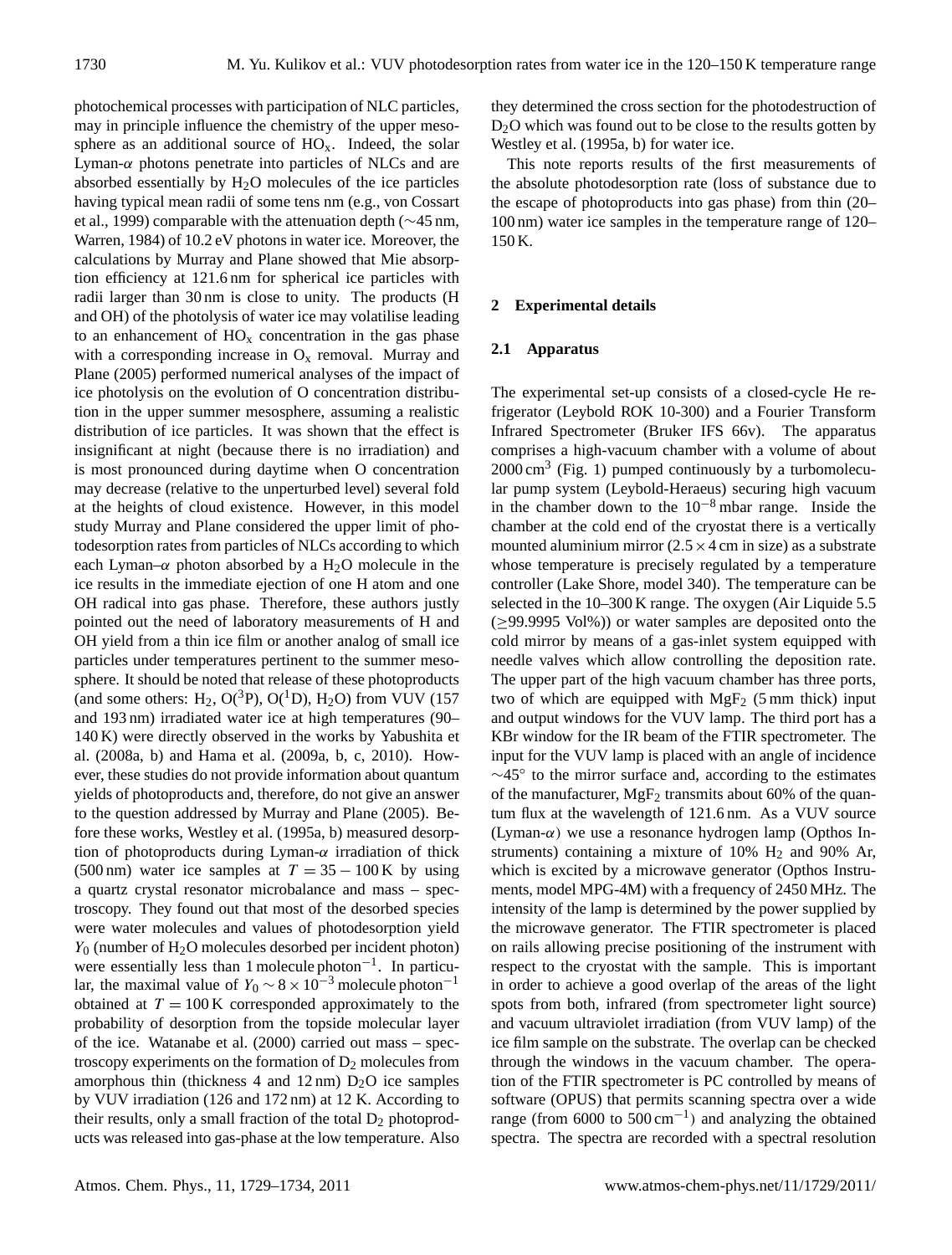

**Fig. 1.** Scheme of the laboratory setup illustrating the preparation of the ice film sample, its irradiation with VUV light by means of a hydrogen lamp and the measurement of IR spectra in the RAIRS mode.

of 0.2 cm−<sup>1</sup> in the RAIRS mode (reflection absorption infrared spectroscopy) where the IR beam passes through the sample twice (see Fig. 1).

#### **2.2 Experimental procedures**

Every experiment with a particular sample of ice was conducted in two stages. At the first stage, a fixed mirror temperature was set by means of the temperature controller and the background spectrum was recorded. Then, an ice film was prepared by depositing water vapour onto the mirror. Velocity of the deposition and sample thickness were controlled by a needle valve of the gas-inlet system and by tracking the evolution of absorption bands in the FTIR spectra. Thickness and structure of the ice sample were monitored with the FTIR spectrometer using available data on intensities of OH stretching bands of water ice in the 3600–3000 cm<sup>-1</sup> range. We prepared thin ice samples with characteristic thicknesses of 20–100 nm, which correspond to typical radii of NLC particles (e.g., von Cossart et al., 1999). The time of individual sample deposition varied within 1–3 min. After that, several IR spectra of unirradiated ice were recorded. In spite of the relatively fast velocity of deposition, the main features of these spectra demonstrated that all samples were crystalline (cubic) ice. It should be noted, that direct IR scanning of NLCs carried out by the ACE-FTS satellite instrument also showed that cloud particles were composed of crystalline ice (Eremenko et al., 2005).

At the second stage, the vacuum ultraviolet lamp was switched on and the ice films were exposed to VUV radiation. After each photolysis IR spectra of the irradiated ice films were recorded. Comparison of these spectra with the spectra obtained before irradiation allowed analyzing the influence of vacuum ultraviolet radiation on the water ice samples.

#### **2.3 Calibration of the hydrogen discharge lamp**

It is well known that the ultraviolet flux given by a microwave powered discharge lamp strongly depends on the operating conditions and can vary in the  $10^{12}$ – $10^{15}$  photons cm<sup>-2</sup> s<sup>-1</sup> range (Leto and Baratta, 2003). Based on this, we performed a series of measurements of the absolute magnitude of the flux of Lyman- $\alpha$  photons that reach the ice sample at different adjustments of the microwave generator power. For this procedure we applied the "ozone method" (e.g., Gerakines et al., 2000; Leto and Baratta, 2003; Schriver et al., 2004). The intensity of the lamp was determined by measuring the  $O_2 \rightarrow O_3$  conversion rate in a VUV photolyzed sample of solid  $O_2$  at 16 K. For ensuring absorption by the sample of almost all incoming Lyman- $\alpha$  photons we prepared  $O_2$  layers with a thicknesses of about 1–2 µm.

The ozone formation as a function of photolysis time was monitored with the FTIR spectrometer via the  $v_3$  absorption band at about 1040 cm<sup>-1</sup>. Appearance of new narrow absorption lines near  $1040 \text{ cm}^{-1}$  soon after the beginning of irradiation signals formation of ozone (see Fig. 2), and growth of the amplitude of this bands with time is a consequence of the increase of the concentration of this constituent. The observed ozone absorption band at about 1040 cm−<sup>1</sup> has a complex fine structure with several maxima (see Fig. 2). One can see 8 pronounced maxima (1042 cm<sup>-1</sup>, 1039.8 cm<sup>-1</sup>, 1037.7 cm<sup>-1</sup>, 1034.3 cm<sup>-1</sup>, 1032.6 cm<sup>-1</sup>, 1031.1 cm<sup>-1</sup>, 1030.2 cm<sup>-1</sup>, and 1029.6 cm<sup>-1</sup>) and 5 comparatively weak maxima. The positions of all the 13 maxima and their amplitude ratio are independent of the generator power and duration of irradiation. Dyer et al. (1997) in their work analysed the ozone absorption line arising in a sample of solid molecular oxygen as a result of laser irradiation with variable wavelength in the range 210– 250 nm and they showed that the appearance of the complex structure of ozone absorption band is associated with the formation of ozone dimmers. However, different trapping sites of the ozone species within the lattice of solid oxygen have to be considered as well.

For finding the radiation intensity of the lamp for a specific generator power we made a series of successive measurements of the integrated area of the 1040 cm−<sup>1</sup> absorption band multiplet  $(S)$  as a function of irradiation time. After that, the lamp intensity was determined from the following relation

$$
I = \frac{dS}{dt}/(Y \cdot S_0),
$$

 $\ddot{\phantom{0}}$ 

where the derivative  $\frac{dS}{dt}$  is found by the linear part of the function  $S(t)$ . Y is the quantum yield for the formation of  $O_3$  from  $O_2$ , and  $S_0$  is the intensity of the ozone bands at  $1040 \text{ cm}^{-1}$ . The value of  $Y \cdot S_0$  was adopted from the study of Cottin et al. (2003) and is equal to  $8.4 \times 10^{-18}$  cm photon<sup>-1</sup>. Our measurements enabled us to ascertain that, depending on the generator output power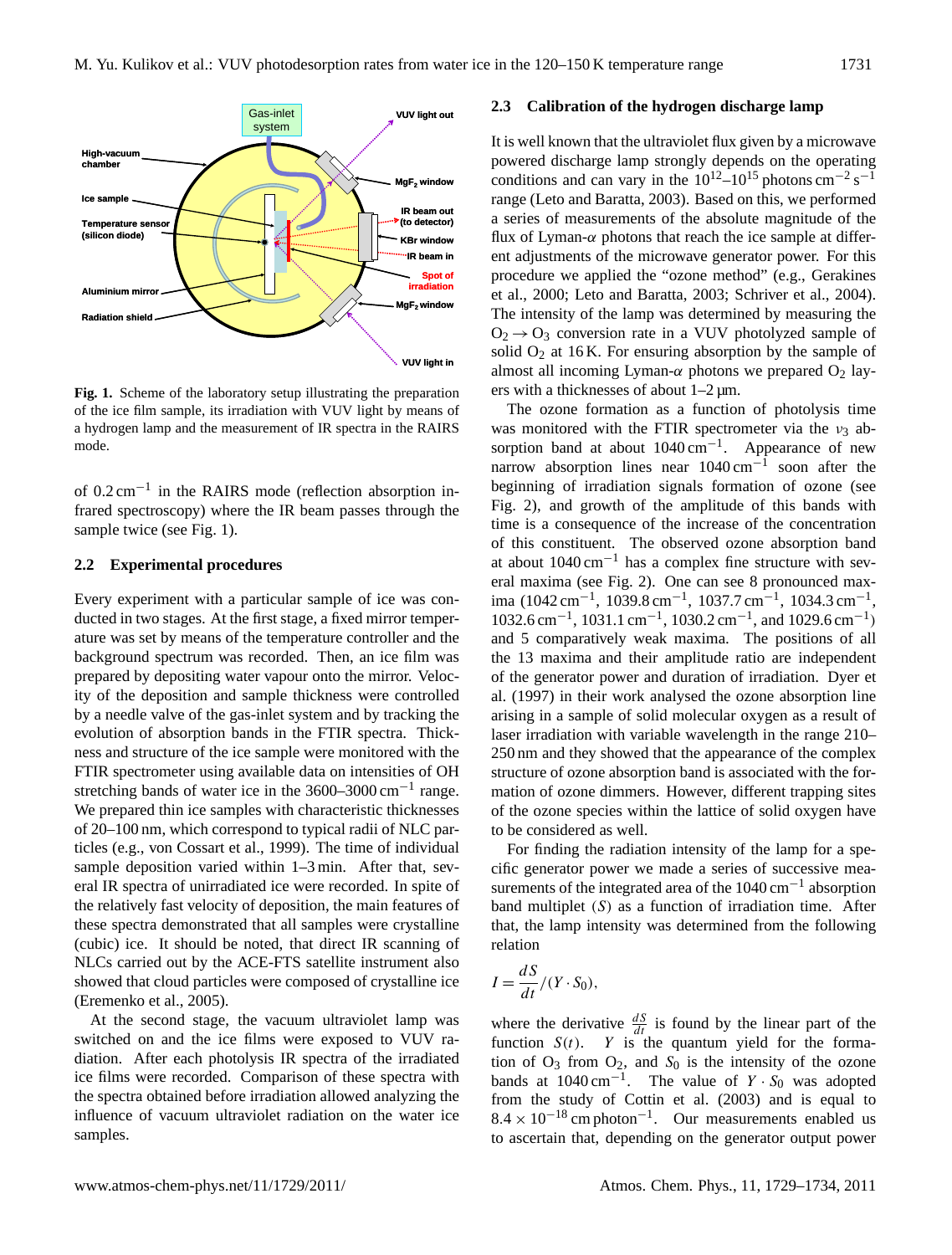

**Fig. 2.** Absorption spectra of solid molecular oxygen at  $T = 16$  K before irradiation (black line) and after 1 min (orange), 6 min (purple), 16 min (red), 26 min (blue) and 79 min (green) of irradiation with the resonance hydrogen lamp (at a microwave generator power output of 30, W) showing the growth of the  $O_3$  band multiplet in the 1040–1030 cm<sup>-1</sup> range.

(4–100 W), the photon flux intensity varies within the range  $5 \times 10^{12} - 10^{14}$  photons cm<sup>-2</sup> s<sup>-1</sup>. For a power less than 4 W, discharge generation in a VUV lamp becomes unstable.

## **3 Measurements of the photodesorption rates from thin water ice samples**

The experiments and further analysis of the results were carried out under the following assumptions:

- 1. The column density of thin (20–100 nm) samples of water ice films is related linearly to the integrated area of the band with a maximum at about  $3275 \text{ cm}^{-1}$  (hereinafter S) of the IR absorption of water ice. The intensity of the absorption band (hereinafter  $S_0$ ) is known from the literature (Allamandola et al., 1988). No phase transition of water ice samples to hexagonal or amorphous ice was registered during irradiation, as was found, for example, by Leto and Baratta (2003). So, the value of  $S_0$  can be considered to be constant. Therefore, by successive measurements of the principal absorption band of water it is possible to control the magnitude of the column density  $N = S/S_0$ . For example, for the ice sample thickness of 100 nm,  $N \sim 3 \times$ 10<sup>17</sup> molecules cm<sup>-2</sup>,  $S \sim 60$  cm<sup>-1</sup>.
- 2. Additional uncontrolled condensation of  $H<sub>2</sub>O$  molecules on the mirror occurs  $(H<sub>2</sub>O$  desorption from the warmer

walls of the vacuum chamber) during the lifetime of an ice sample at high temperatures (120–150 K), giving rise to monotonic increase of the values of S and N.

3. As follows from the results of laboratory studies of low-temperature (10–20 K) ice photolysis, Lyman- $\alpha$ irradiation causes a wide spectrum of physical and chemical processes in the ice (Gerakines et al., 1996; Schriver et al., 2004). Firstly, the reaction  $H_2O + hv$ (121.6 nm) may have an additional channel  $H_2 + O$ . Secondly, chemical reactions with formation of secondary products  $H_2O$ ,  $HO_2$ ,  $HO_3$ ,  $H_2O_2$ ,  $O_2$ ,  $O_3$  can take place between the primary photolysis products. Thirdly, the mobility of the photoproducts inside the ice (and, correspondingly, their conversion to gas phase) is determined by diffusion whose coefficient strongly depends on the chemical composition of the species and the temperature. At relatively high temperatures of order 100 K and higher, nearly all primary and secondary photoproducts (except  $H_2O$  and  $H_2O_2$ ) are extremely mobile. Specifically, the value of atomic hydrogen diffusivity  $D_H$  in water ice at temperatures of 120–150 K varies within the  $\sim 10^{-12} - 10^{-11}$  m<sup>2</sup> s<sup>-1</sup> range (Bartels et al., 1992). The diffusion time for the escape of this photoproduct into the gas phase from an ice sample with thickness  $L = 100$  nm is readily estimated to be  $L^2 \cdot D_H^{-1} \sim 10^{-3} - 10^{-2}$  s. Thus, considering that hydrogen peroxide formation is a relatively slow process even at high temperatures, we come to the following conclusions:

Firstly, recovery of  $H_2O$  molecules (primarily as a result of  $H + OH$  recombination) is the basic process limiting the rate of photodesorption from water ice samples. Secondly, irreversible photodissociation of water molecules in irradiated ice will lead to a proportional decrease of the integrated area of the 3275 cm<sup>-1</sup> band, so that the rate of column density decrease under exposure to VUV radiation will correlate with the rate of photodesorption from the water ice sample. In particular, in the case addressed by Murray and Plane (2005), absorption of a definite amount of Lyman- $\alpha$  photons over a certain period of irradiation leads to the same change of column density.

In accord with the above enumerated observations, each experiment with a separate sample at a specific temperature (in the 120–150 K intervals) was carried out in two stages. At the first stage, a thin sample was formed, after which its IR spectrum was regularly recorded without irradiation for quite a long time (about two hours). This enables determining the rate of the uncontrolled growth of column density. At the second stage, the VUV lamp was turned on and IR spectra were recorded repeatedly over a long time interval. The irradiation was performed at maximum generator power, so that the lamp intensity I was about  $6 \times 10^{15}$  photons cm<sup>-2</sup> min<sup>-1</sup> in all the experiments. Thus,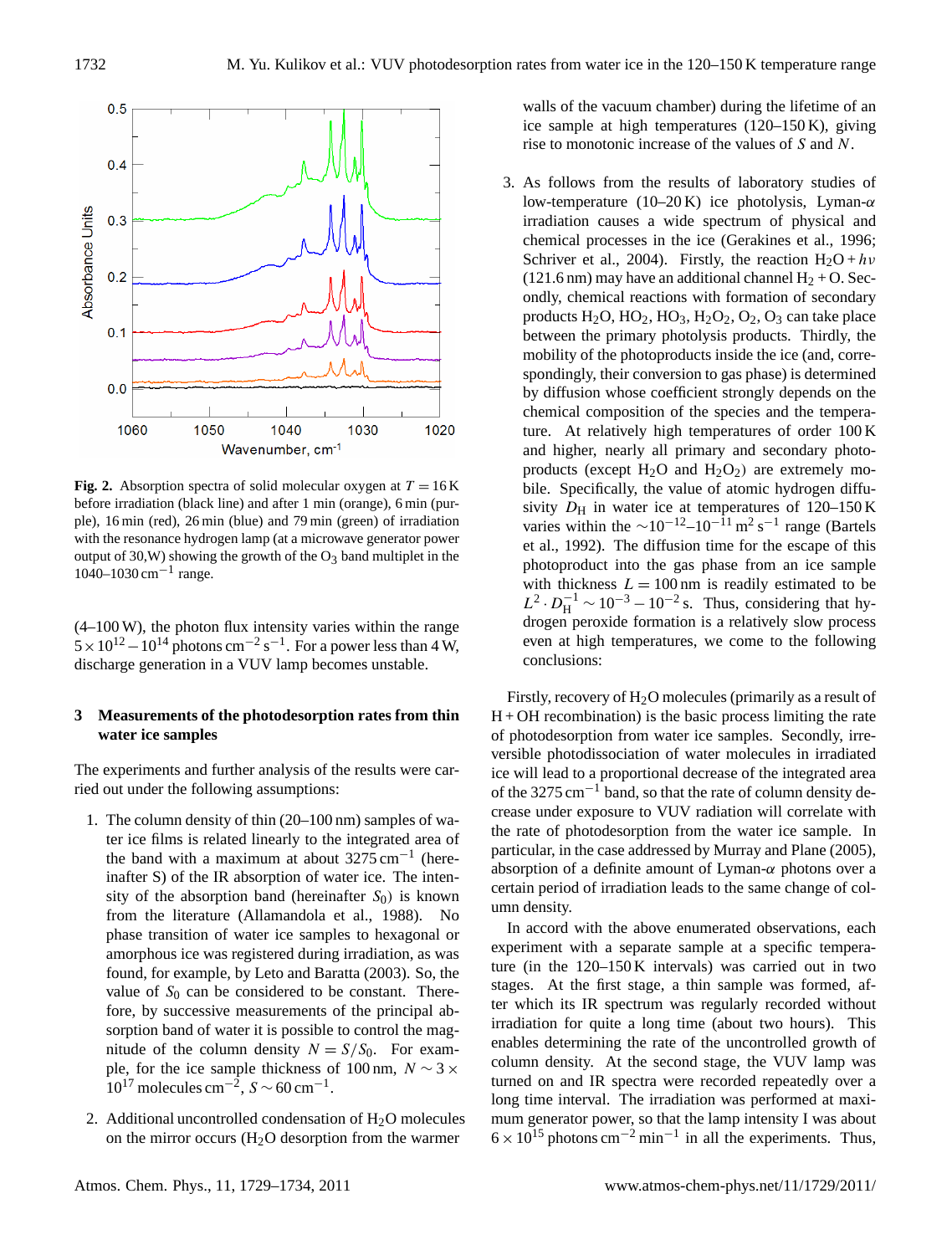

**Fig. 3.** Time evolution of column density at different temperatures before irradiation (blue points) and after switching on VUV lamp (red crosses). The dashed black lines indicate asymptotic trends of the column density corresponding to different theoretical values of absolute photodesorption yield (in molecule photon<sup>-1</sup>).

if photodesorption is an essential process (the absolute photodesorption yield  $Y_0 \sim 1$  molecule photon<sup>-1</sup>), then the lifetime of thin (20–100 nm) water ice samples should not be longer than 50–100 min. At least, we expected to obtain a break of the time curve of column density when starting VUV irradiation.

Nevertheless, the conducted experiments demonstrated that the photodesorption rates from thin water ice samples were very small for all values of temperature in the 120– 150 K interval (see Fig. 3). All the obtained functions  $N(t)$ were monotonic, without pronounced breaks at the start of irradiation. Average (over one experiment) values of column density growth rates  $dN/dt$  were much less than the lamp intensity, indicating that the absolute photodesorption yield  $Y_0$  must be much less than 1 molecule photon<sup>-1</sup>. At  $T =$ 130 K, the rate of uncontrolled growth of sample thickness is  $\sim$ 1.5 × 10<sup>15</sup> molecules cm<sup>-2</sup> min<sup>-1</sup>, whereas at higher temperature  $(T = 150 \text{ K})$  the average value of this rate is still lower:  $\sim 8.6 \times 10^{14}$  molecules cm<sup>-2</sup> min<sup>-1</sup>. The absence of

a break in  $N(t)$  gives the following estimate for the absolute photodesorption yield  $Y_0 \ll dN/dt \cdot I^{-1}$ , from which follows that in the presented examples  $Y_0 \ll 0.25$  molecule photon<sup>-1</sup> at 130 K and  $Y_0 \ll 0.14$  molecule photon<sup>-1</sup> at 150 K. Moreover, the presented plots include the asymptotic trends of the column density corresponding to different theoretical values of absolute photodesorption yield. To compare the trends with experimental behaviour of the column density it can be concluded that real experimental values of  $Y_0$  are essentially less than 0.05–0.1 molecule photon<sup>-1</sup> in both cases.

#### **4 Discussion and conclusion**

The conducted experiments demonstrate that retrieval of H2O molecules almost fully suppresses photodesorption from a thin water ice sample at the temperatures of 120– 150 K. The absorption cross-section ( $\sigma$ ) of Lyman- $\alpha$  of photons in ice is known to be  $\sim 8 \times 10^{-18}$  cm<sup>2</sup> (Westley et al, 1995a) and is only weakly temperature dependent. Therefore, the characteristic time of VUV photodissociation of a specific water molecule (and hence, formation of H and OH products at this point) with the lamp intensity  $I =$  $10^{14}$  photons cm<sup>-2</sup> s<sup>-1</sup> may be assessed to be  $\tau \geq (\sigma I)^{-1}$  ~  $10<sup>3</sup>$  s. Note that this time is at least 5–6 orders of magnitude higher than the diffusion time of atomic hydrogen escaping into gas phase (see Sect. 3). Consequently, for the explanation of the results obtained we can assume that  $H_2O$ molecules are retrieved within the bulk mainly as a result of H+OH recombination reaction that follows immediately after photodissociation of  $H_2O$ , so that photoproducts do not have sufficient time to escape from the lattice site where they were born. However, directly at the surfaces of the ice particles the situation might be different due to different intermolecular hydrogen bonding interactions (Ignatov et al., 2009).

Note that under real mesopause conditions, the intensity of the Lyman- $\alpha$  radiation is approximately (2 – 6) ×  $10^{11}$  photons cm<sup>-2</sup> s<sup>-1</sup>, depending on the height and solar activity, which is more than two orders of magnitude lower than the intensity of our hydrogen lamp. Thus, summarizing of the obtained results leads to the conclusion that photodesorption from NLCs particles seems to be an absolutely insignificant process in the photochemistry of the upper mesosphere. Almost all the photoproducts are expected to remain in the solid phase after photolysis, and the principal chemical reaction between them is the recombination  $H + OH \rightarrow H_2O$ which is evidently very fast.

*Acknowledgements.* The work was performed with support by the DAAD (German Academic Exchange Service) with the fellowship (study visits) and eastpartnership programmes as well as by the RFBR (project 10-05-01112) and Russian Federal Special Program "Scientific and scientifically-pedagogical staff of innovative Russia" in 2009–2013 (contact P2318).

Edited by: F.-J. Lübken